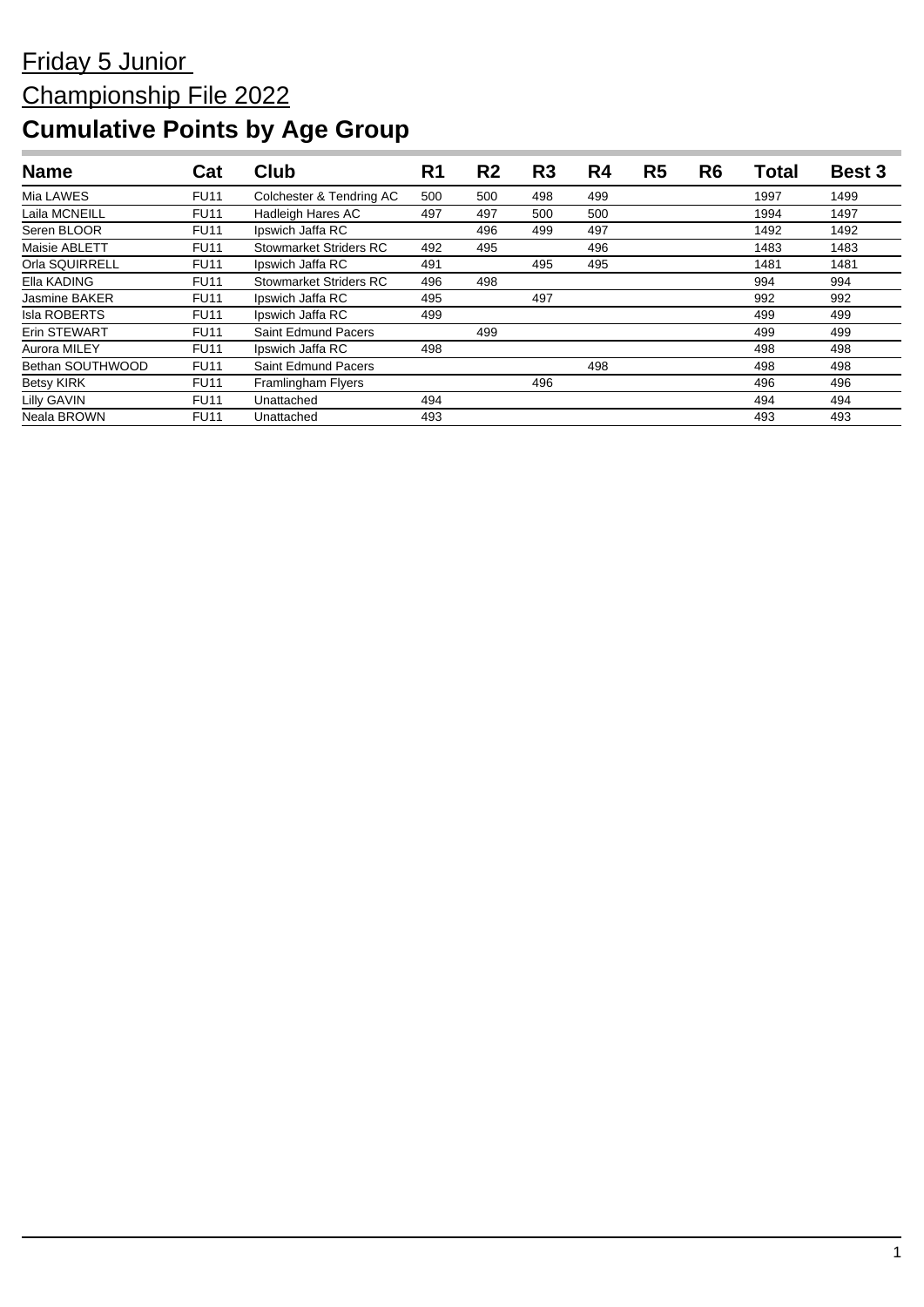| <b>Name</b>             | Cat         | Club                       | R <sub>1</sub> | R <sub>2</sub> | R <sub>3</sub> | R4  | R <sub>5</sub> | R <sub>6</sub> | <b>Total</b> | <b>Best 3</b> |
|-------------------------|-------------|----------------------------|----------------|----------------|----------------|-----|----------------|----------------|--------------|---------------|
| <b>Bella JAMESON</b>    | <b>FU13</b> | Ipswich Jaffa RC           | 500            | 500            |                | 500 |                |                | 1500         | 1500          |
| Darcy BOWEN             | <b>FU13</b> | Ipswich Jaffa RC           | 499            | 498            |                | 498 |                |                | 1495         | 1495          |
| <b>Lily AMBROSE</b>     | <b>FU13</b> | Saint Edmund Pacers        | 496            | 495            | 499            | 494 |                |                | 1984         | 1490          |
| Ruby MATHIAS            | <b>FU13</b> | Ipswich Jaffa RC           | 495            | 494            | 497            | 492 |                |                | 1978         | 1486          |
| Imogen CATLEY           | <b>FU13</b> | Ipswich Jaffa RC           | 494            | 492            | 495            | 491 |                |                | 1972         | 1481          |
| Millie-Rose DOWNS       | <b>FU13</b> | Ipswich Jaffa RC           |                |                | 500            | 499 |                |                | 999          | 999           |
| Alice WINSTANLEY        | <b>FU13</b> | <b>Saint Edmund Pacers</b> |                | 497            |                | 497 |                |                | 994          | 994           |
| Evangelyne GEARY        | <b>FU13</b> | Ipswich Jaffa RC           |                |                | 498            | 495 |                |                | 993          | 993           |
| Eleanor COX             | <b>FU13</b> | <b>Saint Edmund Pacers</b> |                | 496            |                | 496 |                |                | 992          | 992           |
| Evie GOWERS             | <b>FU13</b> | Unattached                 |                | 493            |                | 493 |                |                | 986          | 986           |
| Amelia MUMFORD          | <b>FU13</b> | TRISudbury                 |                | 491            | 493            |     |                |                | 984          | 984           |
| Poppy RUSH              | <b>FU13</b> | Unattached                 |                |                | 492            | 490 |                |                | 982          | 982           |
| Ella STEWART            | <b>FU13</b> | <b>Saint Edmund Pacers</b> |                | 499            |                |     |                |                | 499          | 499           |
| Ottilie HEATHER - HAYES | <b>FU13</b> | Ipswich Harriers           | 498            |                |                |     |                |                | 498          | 498           |
| <b>Elizabeth YULE</b>   | <b>FU13</b> | Unattached                 | 497            |                |                |     |                |                | 497          | 497           |
| <b>Edith CLARK</b>      | <b>FU13</b> | Framlingham Flyers         |                |                | 496            |     |                |                | 496          | 496           |
| Olivia SCOTT            | <b>FU13</b> | Unattached                 |                |                | 494            |     |                |                | 494          | 494           |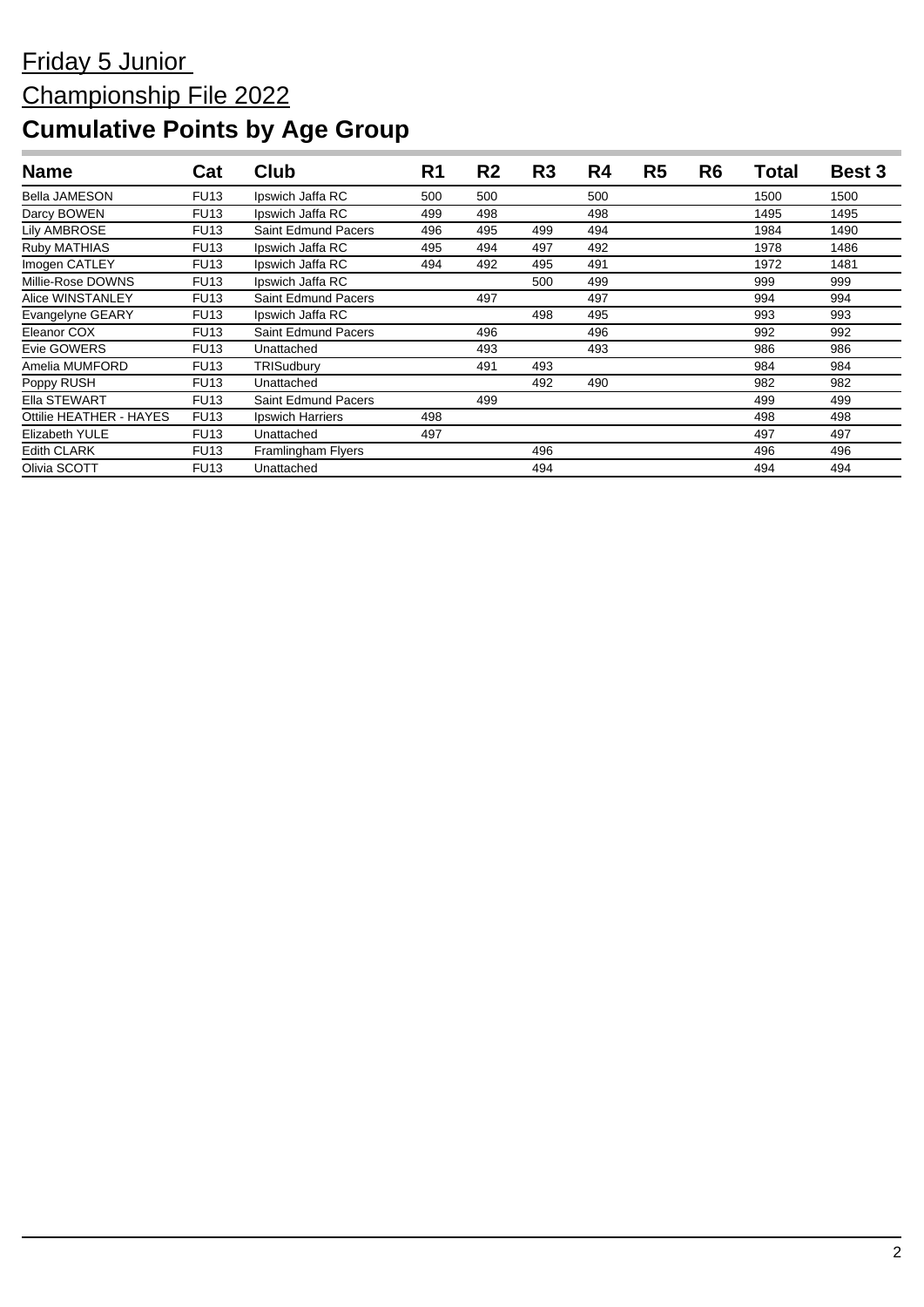| <b>Name</b>              | Cat         | Club                   | R٢  | R2  | R3  | R4  | R5 | R6 | Гоtal | <b>Best 3</b> |
|--------------------------|-------------|------------------------|-----|-----|-----|-----|----|----|-------|---------------|
| <b>Isabel MOORE</b>      | <b>FU15</b> | Saint Edmund Pacers    | 500 | 500 | 500 | 500 |    |    | 2000  | 1500          |
| Madeleine BUTCHER        | <b>FU15</b> | Saint Edmund Pacers    | 499 | 498 |     | 499 |    |    | 1496  | 1496          |
| Lily JERROLD             | <b>FU15</b> | Woodbridge Wolves AC   | 498 | 496 | 499 | 496 |    |    | 1989  | 1493          |
| Kate RUSSELL             | <b>FU15</b> | Haverhill Running Club | 496 | 494 | 498 | 497 |    |    | 1985  | 1491          |
| Caitlyn WISHART          | <b>FU15</b> | Haverhill Running Club | 497 | 495 |     | 498 |    |    | 1490  | 1490          |
| Sophie HORLER-IMPEY      | <b>FU15</b> | Haverhill Running Club |     | 499 |     |     |    |    | 499   | 499           |
| <b>Isabelle BUEGGELN</b> | <b>FU15</b> | Colchester Harriers AC |     | 497 |     |     |    |    | 497   | 497           |
| Jessica AMBROSE          | <b>FU15</b> | Saint Edmund Pacers    |     | 493 |     |     |    |    | 493   | 493           |
| Abigail GOWERS           | <b>FU15</b> | Unattached             |     | 492 |     |     |    |    | 492   | 492           |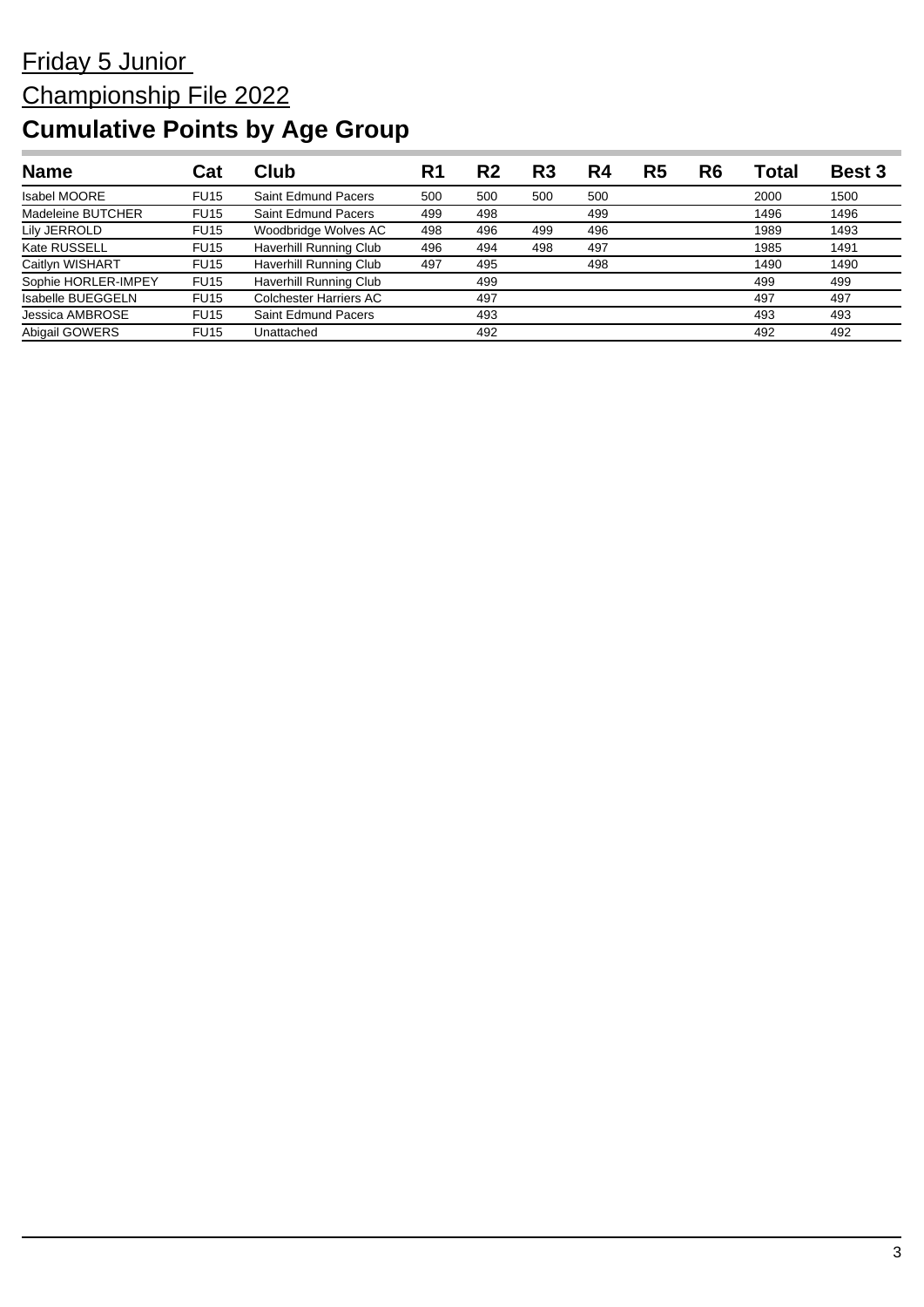| <b>Name</b>            | Cat             | Club                       | R <sub>1</sub> | R <sub>2</sub> | R <sub>3</sub> | R4  | R <sub>5</sub> | R <sub>6</sub> | Total | Best 3 |
|------------------------|-----------------|----------------------------|----------------|----------------|----------------|-----|----------------|----------------|-------|--------|
| Ayla MILNER            | FU <sub>9</sub> | Colchester & Tendring AC   | 499            | 500            | 500            |     |                |                | 1499  | 1499   |
| <b>Hollie BARCLAY</b>  | FU <sub>9</sub> | <b>Saint Edmund Pacers</b> | 497            | 499            |                | 499 |                |                | 1495  | 1495   |
| Molly RAISHBROOK       | FU <sub>9</sub> | Ipswich Jaffa RC           | 496            | 498            | 498            |     |                |                | 1492  | 1492   |
| Elissia BELL           | FU <sub>9</sub> | Hadleigh Hares AC          | 498            |                |                | 500 |                |                | 998   | 998    |
| Vivienne REID          | FU <sub>9</sub> | Ipswich Jaffa RC           |                |                | 496            | 497 |                |                | 993   | 993    |
| Thea SIMMONS           | FU <sub>9</sub> | Unattached                 |                | 497            |                | 493 |                |                | 990   | 990    |
| Annelise BELL          | FU <sub>9</sub> | Unattached                 | 492            |                |                | 495 |                |                | 987   | 987    |
| Eliza CARD             | FU <sub>9</sub> | Unattached                 | 494            |                | 492            |     |                |                | 986   | 986    |
| Louisa CARD            | FU <sub>9</sub> | Unattached                 | 491            |                | 491            |     |                |                | 982   | 982    |
| Matilda BORRETT        | FU <sub>9</sub> | Ipswich Jaffa RC           | 500            |                |                |     |                |                | 500   | 500    |
| Lucy SMITH             | FU <sub>9</sub> | Unattached                 |                |                | 499            |     |                |                | 499   | 499    |
| Olivia BIVEN           | FU <sub>9</sub> | Unattached                 |                |                |                | 498 |                |                | 498   | 498    |
| Millie SMITH           | FU <sub>9</sub> | Unattached                 |                |                | 497            |     |                |                | 497   | 497    |
| <b>Jessica LAMBERT</b> | FU <sub>9</sub> | Saint Edmund Pacers        |                |                |                | 496 |                |                | 496   | 496    |
| Megan WADE             | FU <sub>9</sub> | Ipswich Jaffa RC           | 495            |                |                |     |                |                | 495   | 495    |
| Imogen MORGAN          | FU <sub>9</sub> | Framlingham Flyers         |                |                | 495            |     |                |                | 495   | 495    |
| Ruby LARTER            | FU <sub>9</sub> | Framlingham Flyers         |                |                | 494            |     |                |                | 494   | 494    |
| Sophie ALDERTON        | FU <sub>9</sub> | Unattached                 |                |                |                | 494 |                |                | 494   | 494    |
| Grace HINDS            | FU <sub>9</sub> | Unattached                 | 493            |                |                |     |                |                | 493   | 493    |
| Annabella GRAHAM       | FU <sub>9</sub> | Unattached                 |                |                | 493            |     |                |                | 493   | 493    |
| <b>Beattie HOBBS</b>   | FU <sub>9</sub> | <b>Saint Edmund Pacers</b> |                |                |                | 492 |                |                | 492   | 492    |
| Amalie FRISBY-BRIGHT   | FU <sub>9</sub> | Haverhill Running Club     |                |                |                | 491 |                |                | 491   | 491    |
| Daisy BROWNLEE         | FU <sub>9</sub> | Unattached                 | 490            |                |                |     |                |                | 490   | 490    |
| Penelope STUTELEY      | FU <sub>9</sub> | Unattached                 |                |                |                | 490 |                |                | 490   | 490    |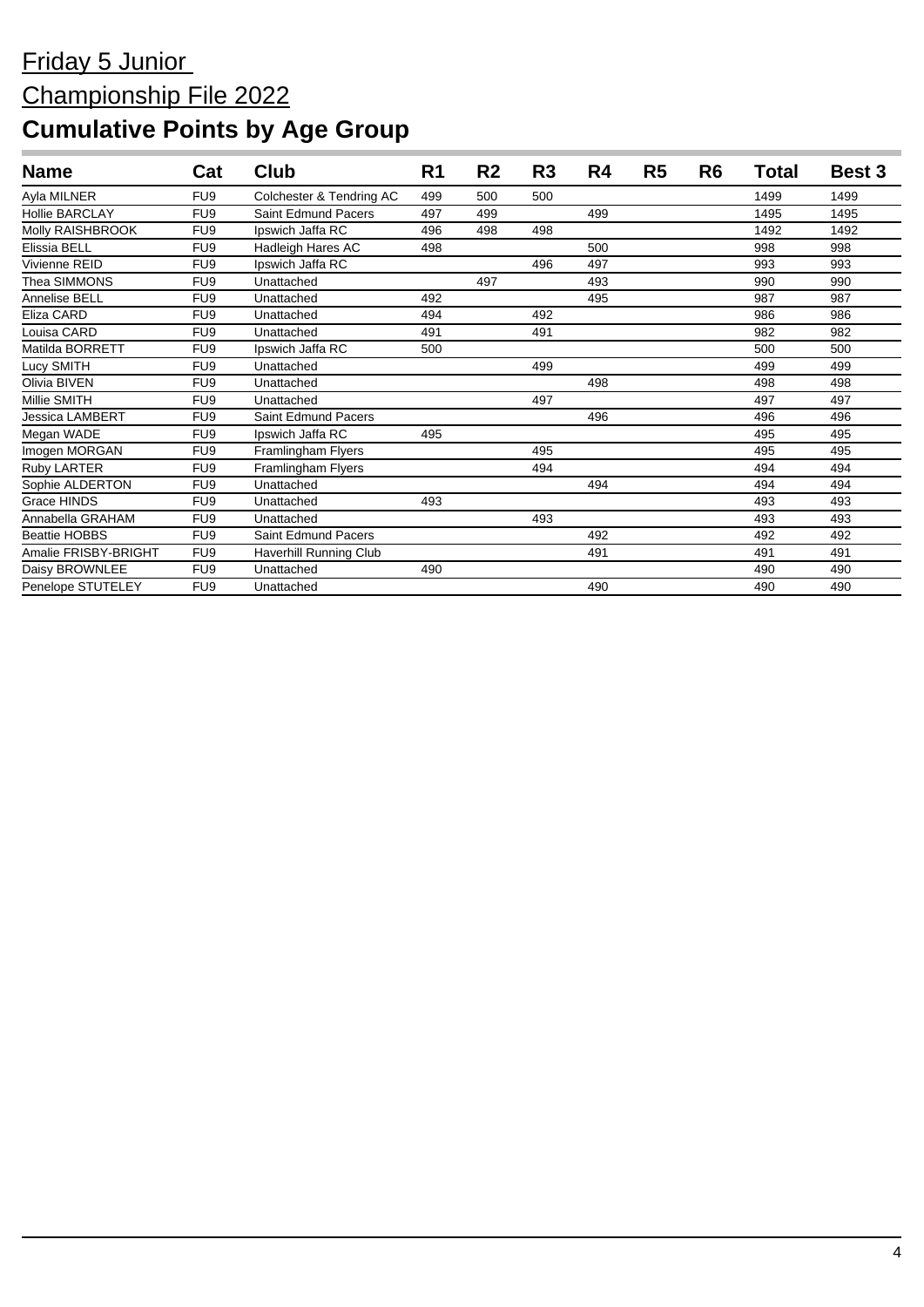| <b>Name</b>            | Cat         | Club                          | R <sub>1</sub> | R <sub>2</sub> | R <sub>3</sub> | R4  | R <sub>5</sub> | R <sub>6</sub> | Total | <b>Best 3</b> |
|------------------------|-------------|-------------------------------|----------------|----------------|----------------|-----|----------------|----------------|-------|---------------|
| Harry AMBROSE          | <b>MU11</b> | Saint Edmund Pacers           | 500            | 500            | 499            |     |                |                | 1499  | 1499          |
| Rowan WEIR             | <b>MU11</b> | TRISudbury                    | 498            | 498            |                | 498 |                |                | 1494  | 1494          |
| Alfie KELLY            | <b>MU11</b> | Ipswich Jaffa RC              | 497            | 497            | 495            | 500 |                |                | 1989  | 1494          |
| George SMITH           | <b>MU11</b> | Framlingham Flyers            |                | 495            | 492            | 497 |                |                | 1484  | 1484          |
| Miles LUGO-HANKINS     | <b>MU11</b> | Ipswich Harriers              | 495            | 496            | 491            |     |                |                | 1482  | 1482          |
| Joshua SEAMAN          | <b>MU11</b> | Ipswich Jaffa RC              | 499            |                | 500            |     |                |                | 999   | 999           |
| William AYKROYD        | <b>MU11</b> | <b>Felixstowe RRC</b>         | 496            |                | 490            |     |                |                | 986   | 986           |
| Hayden PRESTON         | <b>MU11</b> | <b>Colchester Harriers AC</b> |                | 499            |                |     |                |                | 499   | 499           |
| Matthew BLACKWELL      | <b>MU11</b> | Saint Edmund Pacers           |                |                |                | 499 |                |                | 499   | 499           |
| Niall KENNEDY          | <b>MU11</b> | Framlingham Flyers            |                |                | 498            |     |                |                | 498   | 498           |
| Maximus GRAHAM         | <b>MU11</b> | Unattached                    |                |                | 497            |     |                |                | 497   | 497           |
| Sebastian MCLEAVY      | <b>MU11</b> | Ipswich Jaffa RC              |                |                | 496            |     |                |                | 496   | 496           |
| Ted MABBITT            | <b>MU11</b> | <b>Stowmarket Striders RC</b> |                |                |                | 496 |                |                | 496   | 496           |
| Felix COBBOLD          | <b>MU11</b> | Unattached                    |                |                | 494            |     |                |                | 494   | 494           |
| <b>Reece CREASEY</b>   | <b>MU11</b> | Unattached                    | 494            |                |                |     |                |                | 494   | 494           |
| <b>Oliver MILLER</b>   | <b>MU11</b> | Hadleigh Hares AC             |                | 494            |                |     |                |                | 494   | 494           |
| Jayden GILBERT         | <b>MU11</b> | Unattached                    | 493            |                |                |     |                |                | 493   | 493           |
| Thomas WILLIAMSON      | <b>MU11</b> | Unattached                    |                | 493            |                |     |                |                | 493   | 493           |
| <b>Edward KINGSTON</b> | <b>MU11</b> | Unattached                    |                |                | 493            |     |                |                | 493   | 493           |
| Aaron LIGHTFOOT        | <b>MU11</b> | Unattached                    | 492            |                |                |     |                |                | 492   | 492           |
| <b>Jake FORDER</b>     | <b>MU11</b> | Unattached                    |                | 492            |                |     |                |                | 492   | 492           |
| William PALMER         | <b>MU11</b> | Framlingham Flyers            |                |                | 489            |     |                |                | 489   | 489           |
| <b>Oliver MORGAN</b>   | <b>MU11</b> | Framlingham Flyers            |                |                | 488            |     |                |                | 488   | 488           |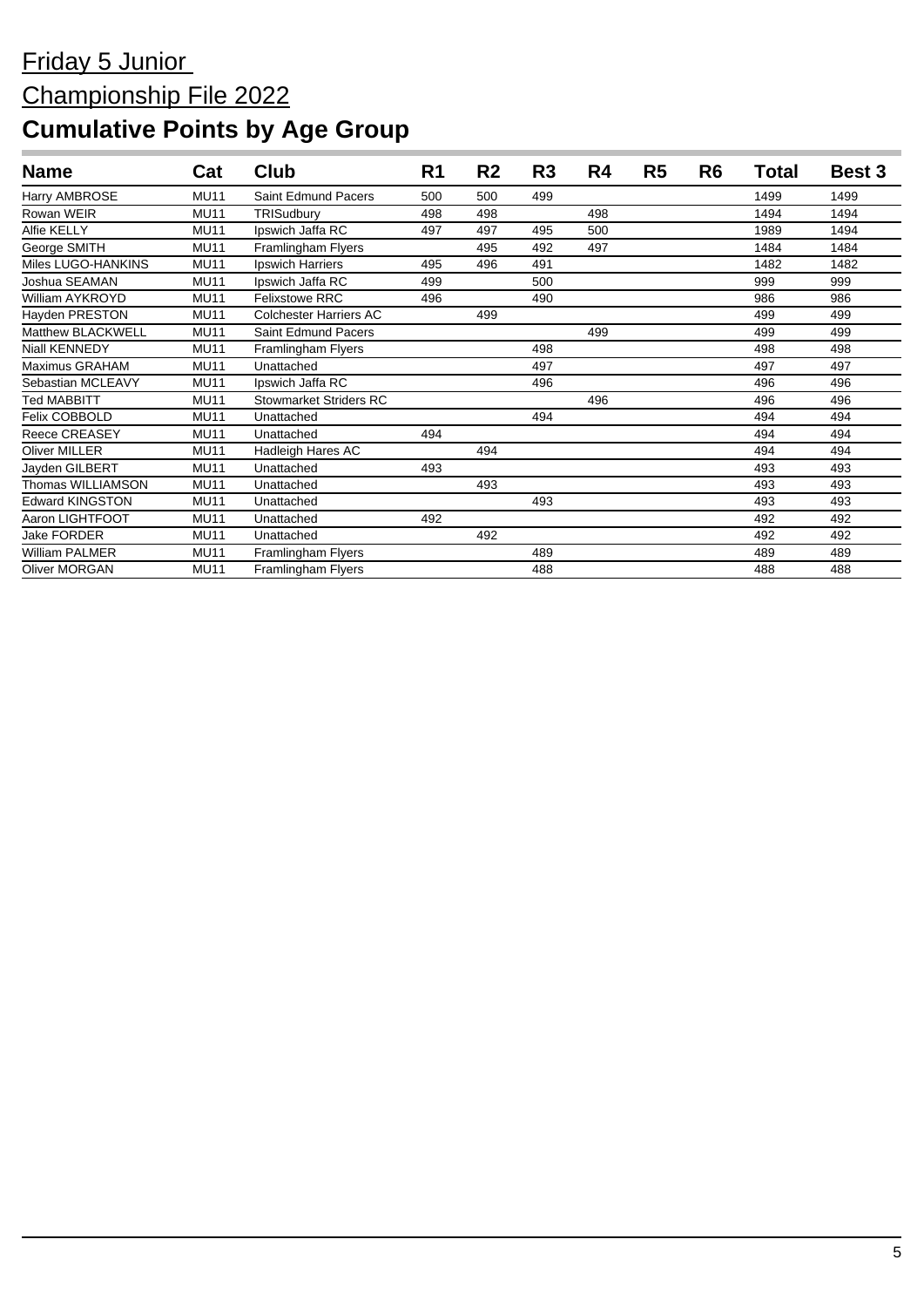| <b>Name</b>            | Cat         | Club                          | R <sub>1</sub> | R <sub>2</sub> | R <sub>3</sub> | R4  | R <sub>5</sub> | R <sub>6</sub> | <b>Total</b> | <b>Best 3</b> |
|------------------------|-------------|-------------------------------|----------------|----------------|----------------|-----|----------------|----------------|--------------|---------------|
| <b>Jason GEORGALAS</b> | <b>MU13</b> | Ipswich Jaffa RC              | 500            | 500            | 500            |     |                |                | 1500         | 1500          |
| Leo BLOOR              | <b>MU13</b> | Ipswich Jaffa RC              | 498            | 498            | 499            | 499 |                |                | 1994         | 1496          |
| Noah RAISHBROOK        | <b>MU13</b> | Ipswich Jaffa RC              | 497            | 499            |                | 498 |                |                | 1494         | 1494          |
| Ethan WADE             | <b>MU13</b> | Ipswich Jaffa RC              | 499            | 497            | 498            |     |                |                | 1494         | 1494          |
| Harry MINNETTE         | <b>MU13</b> | Haverhill Running Club        | 496            | 495            | 495            | 497 |                |                | 1983         | 1488          |
| Alex GEORGALAS         | <b>MU13</b> | Ipswich Jaffa RC              | 495            | 496            | 497            |     |                |                | 1488         | 1488          |
| Tom PHILLIPS           | <b>MU13</b> | <b>Haverhill Running Club</b> | 492            | 493            | 494            | 494 |                |                | 1973         | 1481          |
| <b>Harrison CUMNER</b> | <b>MU13</b> | Colchester & Tendring AC      | 491            | 494            |                | 496 |                |                | 1481         | 1481          |
| Luca KADING            | <b>MU13</b> | <b>Stowmarket Striders RC</b> | 490            |                | 492            |     |                |                | 982          | 982           |
| Samuel BLACKWELL       | <b>MU13</b> | <b>Saint Edmund Pacers</b>    |                |                |                | 500 |                |                | 500          | 500           |
| Tommy KIRK             | <b>MU13</b> | Framlingham Flyers            |                |                | 496            |     |                |                | 496          | 496           |
| <b>Oliver LAMBERT</b>  | <b>MU13</b> | <b>Saint Edmund Pacers</b>    |                |                |                | 495 |                |                | 495          | 495           |
| Cabhan BROWN           | <b>MU13</b> | Unattached                    | 494            |                |                |     |                |                | 494          | 494           |
| Luke GAVIN             | <b>MU13</b> | Unattached                    | 493            |                |                |     |                |                | 493          | 493           |
| Toby PAGE              | <b>MU13</b> | Ipswich Harriers              |                |                | 493            |     |                |                | 493          | 493           |
| <b>Elliot YAXLEY</b>   | <b>MU13</b> | Saint Edmund Pacers           |                |                |                | 493 |                |                | 493          | 493           |
| <b>Jack MCLEAVY</b>    | <b>MU13</b> | Ipswich Jaffa RC              |                |                | 491            |     |                |                | 491          | 491           |
| Sam LARTER             | <b>MU13</b> | Framlingham Flyers            |                |                | 490            |     |                |                | 490          | 490           |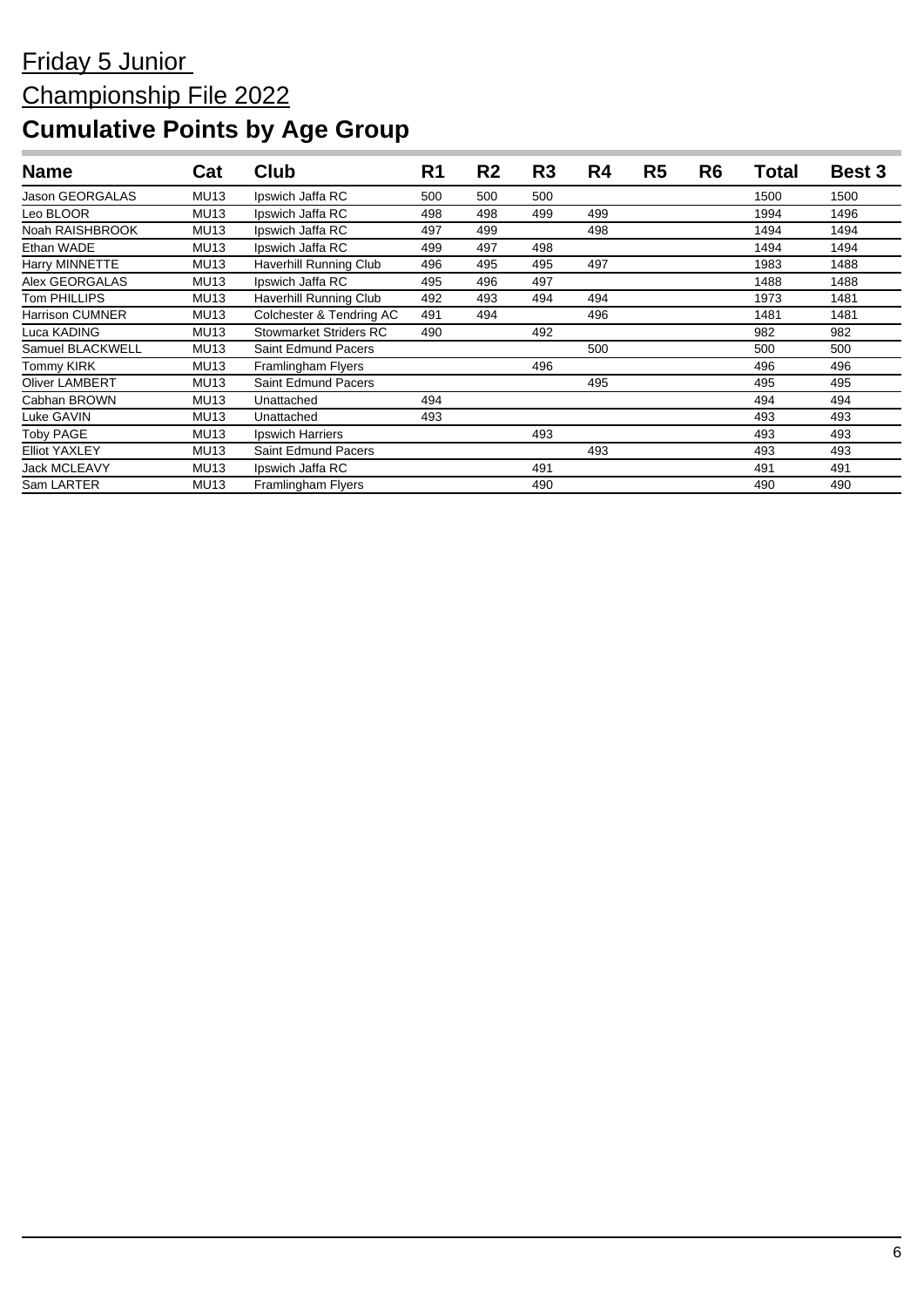| <b>Name</b>            | Cat         | <b>Club</b>                   | R <sub>1</sub> | R <sub>2</sub> | R <sub>3</sub> | R4  | R <sub>5</sub> | R <sub>6</sub> | Total | <b>Best 3</b> |
|------------------------|-------------|-------------------------------|----------------|----------------|----------------|-----|----------------|----------------|-------|---------------|
| Iwan FOTHERGILL        | <b>MU15</b> | Ipswich Harriers              |                | 499            | 500            | 499 |                |                | 1498  | 1498          |
| Joshua WIGMORE         | <b>MU15</b> | Haverhill Running Club        | 498            | 497            | 498            | 500 |                |                | 1993  | 1496          |
| Charlie MINNETTE       | <b>MU15</b> | Haverhill Running Club        | 499            | 498            |                | 497 |                |                | 1494  | 1494          |
| Harry READ             | <b>MU15</b> | Ipswich Harriers              | 497            | 496            | 495            | 496 |                |                | 1984  | 1489          |
| Thomas SOUTHWOOD       | <b>MU15</b> | Saint Edmund Pacers           | 495            | 492            | 494            | 492 |                |                | 1973  | 1481          |
| <b>Ben HOWARD</b>      | <b>MU15</b> | Colchester & Tendring AC      | 494            | 494            |                | 493 |                |                | 1481  | 1481          |
| <b>Cameron WISHART</b> | <b>MU15</b> | Haverhill Running Club        | 492            | 491            |                | 491 |                |                | 1474  | 1474          |
| <b>Brandon BARBER</b>  | <b>MU15</b> | Framlingham Flyers            | 500            |                | 499            |     |                |                | 999   | 999           |
| <b>Stanley PEACHER</b> | <b>MU15</b> | Framlingham Flyers            |                |                | 496            | 498 |                |                | 994   | 994           |
| Jack LUGO-HANKINS      | <b>MU15</b> | Ipswich Harriers              | 493            | 495            |                |     |                |                | 988   | 988           |
| <b>Drew HUNTING</b>    | <b>MU15</b> | Unattached                    | 490            |                | 492            |     |                |                | 982   | 982           |
| George NIXON           | <b>MU15</b> | Ipswich Jaffa RC              | 491            | 490            |                |     |                |                | 981   | 981           |
| Sidney TILLEY          | <b>MU15</b> | Ipswich Harriers              |                | 500            |                |     |                |                | 500   | 500           |
| Harry PAGE             | <b>MU15</b> | Ipswich Harriers              |                |                | 497            |     |                |                | 497   | 497           |
| Matthew COOPER         | <b>MU15</b> | Unattached                    | 496            |                |                |     |                |                | 496   | 496           |
| Sebastian MELERO       | <b>MU15</b> | <b>Saint Edmund Pacers</b>    |                |                |                | 495 |                |                | 495   | 495           |
| Thomas ALLEN           | <b>MU15</b> | Haverhill Running Club        |                |                |                | 494 |                |                | 494   | 494           |
| Caleb LEE              | <b>MU15</b> | <b>Colchester Harriers AC</b> |                | 493            |                |     |                |                | 493   | 493           |
| Niall COX              | <b>MU15</b> | Framlingham Flyers            |                |                | 493            |     |                |                | 493   | 493           |
| Codie CALDER           | <b>MU15</b> | Unattached                    | 489            |                |                |     |                |                | 489   | 489           |
| Zachary POLLARD        | <b>MU15</b> | Haverhill Running Club        |                | 489            |                |     |                |                | 489   | 489           |
| Luke STAFFORD          | <b>MU15</b> | Ipswich Jaffa RC              |                | 488            |                |     |                |                | 488   | 488           |